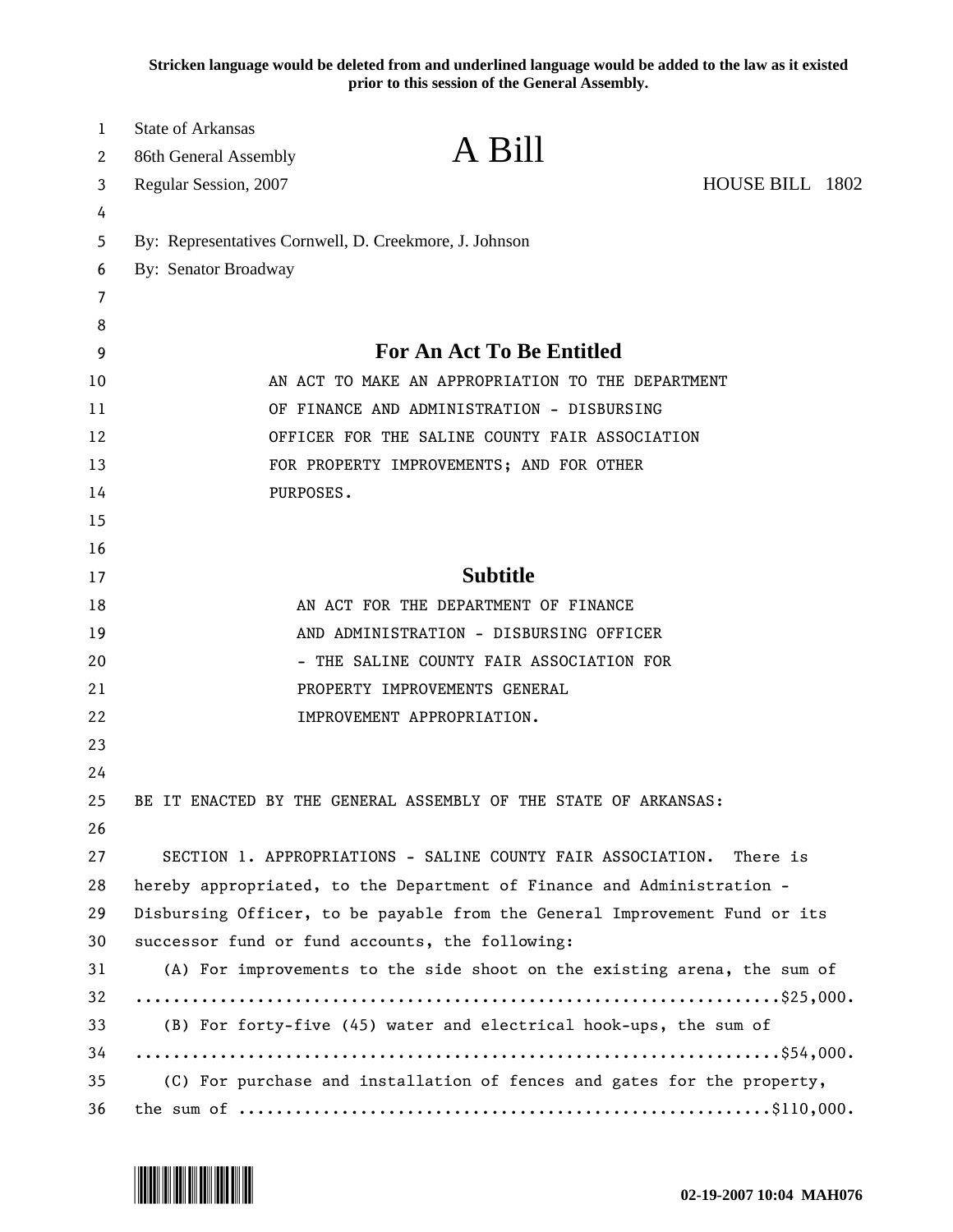**HB1802** 

1

2 SECTION 2. DISBURSEMENT CONTROLS. (A) No contract may be awarded nor 3 obligations otherwise incurred in relation to the project or projects 4 described herein in excess of the State Treasury funds actually available 5 therefor as provided by law. Provided, however, that institutions and 6 agencies listed herein shall have the authority to accept and use grants and 7 donations including Federal funds, and to use its unobligated cash income or 8 funds, or both available to it, for the purpose of supplementing the State 9 Treasury funds for financing the entire costs of the project or projects 10 enumerated herein. Provided further, that the appropriations and funds 11 otherwise provided by the General Assembly for Maintenance and General 12 Operations of the agency or institutions receiving appropriation herein shall 13 not be used for any of the purposes as appropriated in this act.

14 (B) The restrictions of any applicable provisions of the State Purchasing 15 Law, the General Accounting and Budgetary Procedures Law, the Revenue 16 Stabilization Law and any other applicable fiscal control laws of this State 17 and regulations promulgated by the Department of Finance and Administration, 18 as authorized by law, shall be strictly complied with in disbursement of any 19 funds provided by this act unless specifically provided otherwise by law. 20

21 SECTION 3. LEGISLATIVE INTENT. It is the intent of the General Assembly 22 that any funds disbursed under the authority of the appropriations contained 23 in this act shall be in compliance with the stated reasons for which this act 24 was adopted, as evidenced by the Agency Requests, Executive Recommendations 25 and Legislative Recommendations contained in the budget manuals prepared by 26 the Department of Finance and Administration, letters, or summarized oral 27 testimony in the official minutes of the Arkansas Legislative Council or 28 Joint Budget Committee which relate to its passage and adoption.

29

30 SECTION 4. EMERGENCY CLAUSE. It is found and determined by the General 31 Assembly, that the Constitution of the State of Arkansas prohibits the 32 appropriation of funds for more than a two (2) year period; that the 33 effectiveness of this Act on July 1, 2007 is essential to the operation of 34 the agency for which the appropriations in this Act are provided, and that in 35 the event of an extension of the Regular Session, the delay in the effective 36 date of this Act beyond July 1, 2007 could work irreparable harm upon the